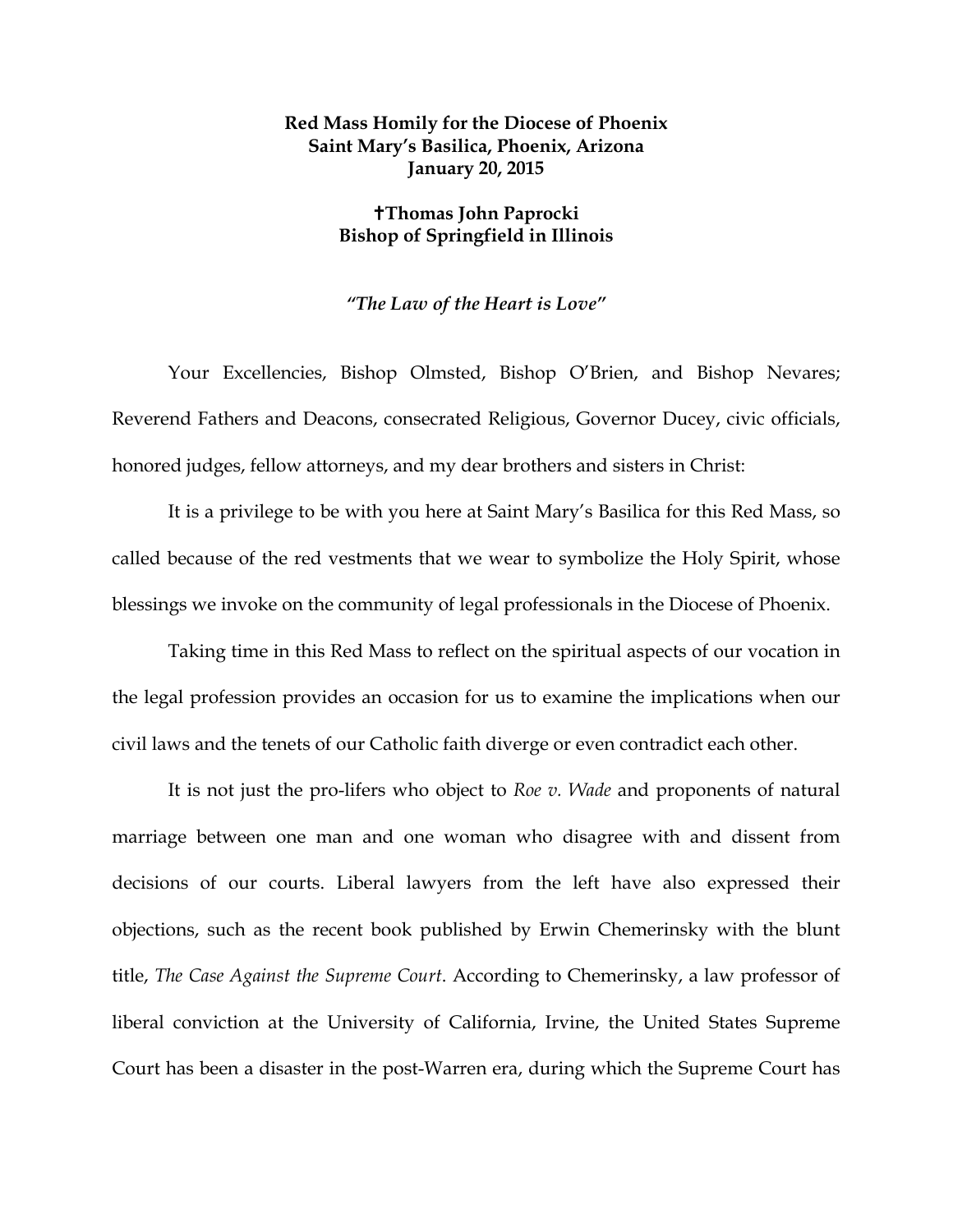not had a liberal majority. One chapter is entitled, "Is the Roberts Court Really So Bad?" For Professor Chemerinsky the answer is yes, it really is, having, in his words, "caused great harm" and "made the country much worse off than it would have been without the Supreme Court."1

My purpose today is not to examine whether decisions of the United States Supreme Court are more of a disappointment to people on the left, the right or the center of the political spectrum. The fact is that decisions of human judges will always disappoint somebody, because only the Divine Judge administers true justice in its pure sense. Therefore everyone here on earth will, at some time or another, experience dissatisfaction with human and thus imperfect attempts to administer justice. What should we do when that happens?

The answer to the question of how to deal with the injustices of an imperfect legal system is not simple or one-dimensional. That is because law is at times a matter of knowledge, a matter of intellect, a matter of reason, a matter of will, a matter of emotions, and a matter of conscience that is, a matter of the mind, the heart and the soul.

One may have accurate knowledge of the law, but not the intellect to understand or the capacity of right reason to interpret it. One may have the intellect to understand and the reason to interpret the law correctly, but not the will to follow it. One may have the will to follow the law, but may not like the law or may feel constrained by conscience from doing so.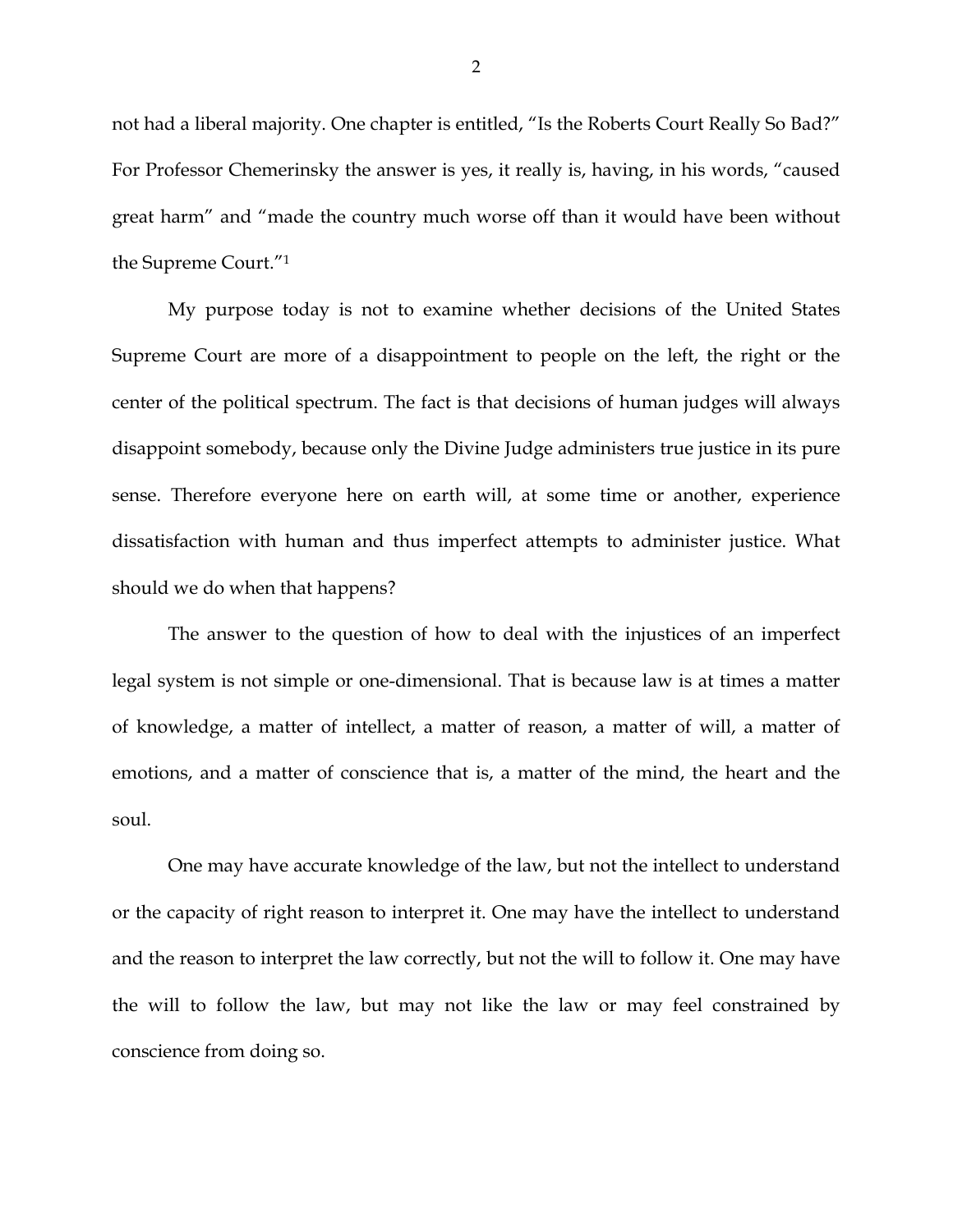Lack of knowledge can be remedied through education. Lack of intellect or right reason can be addressed by looking to those who have the intellectual and rational capacities to understand and properly interpret laws. Lack of will can be rectified by practicing the virtue of fortitude.

The constraint of conscience means that at times one must refuse to comply with the demands of human laws even if that means paying whatever penalties may result from such civil disobedience. This is in keeping with the scriptural admonition articulated by Saint Peter and the other apostles before the authorities of their time, when they said, "We must obey God rather than men" (Acts 5:29). A recent example is when our Catholic Charities in Illinois refused to place foster care and adoptive children with same-sex couples or heterosexual couples who cohabited but were not married, as the state had demanded. This conscientious objection cost our diocesan Catholic Charities a six million dollar contract with the State of Illinois and ended our foster care and adoption services.

Unfortunately too many Catholics have justified their rejection of Catholic teaching on the life issues, human sexuality, marriage and family life as a matter of following their "conscience," but apparently without properly understanding what "conscience" means. The word "conscience" comes from two Latin words, "co-" (which means "together" or "with') and "science" (which means to have knowledge about something). Conscience means to share knowledge with someone else about what is right or wrong. Conscience does not act in isolation on some sort of personal or individual intuition disconnected from someone or something else. For a Catholic, a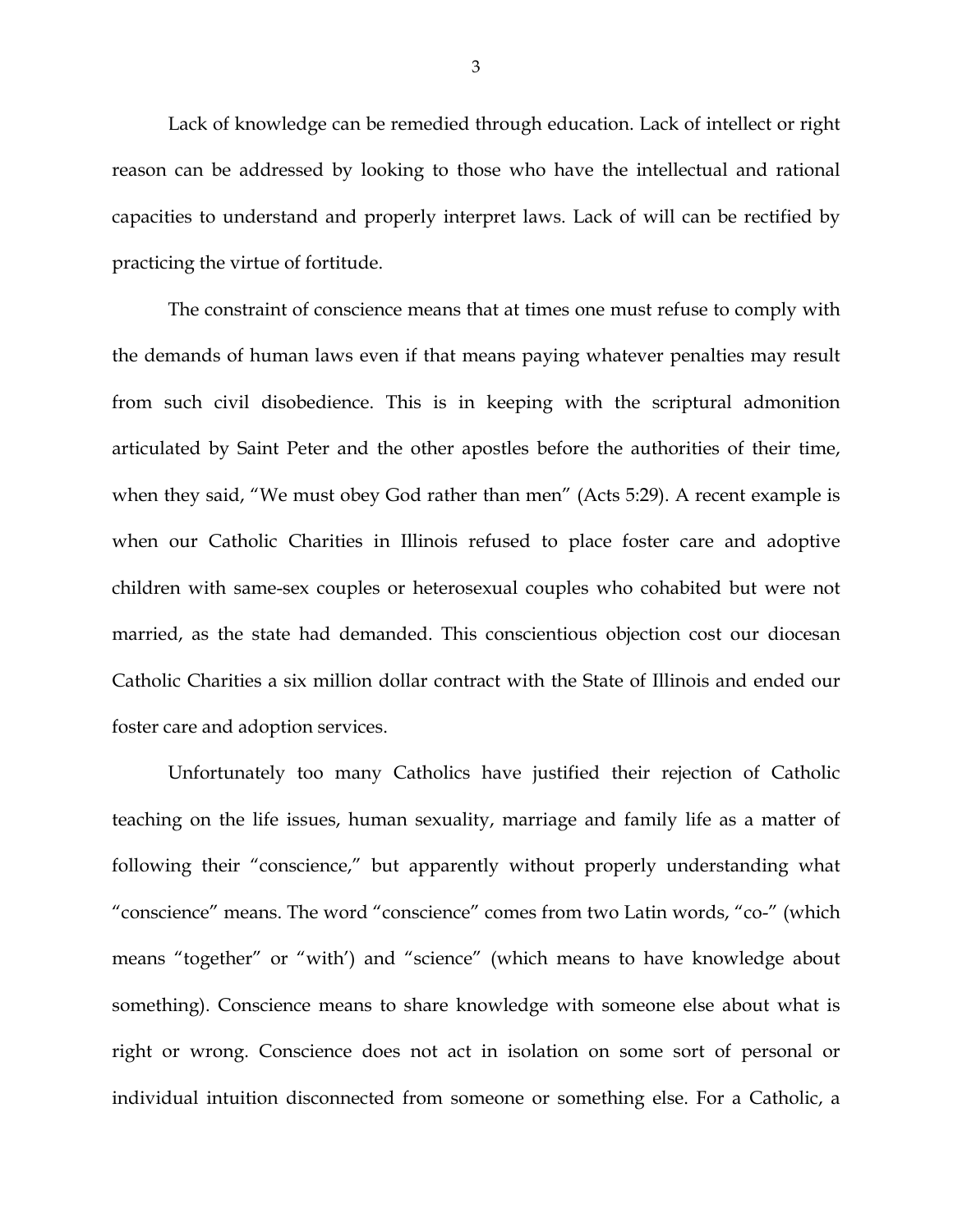properly formed conscience means to share God's knowledge and the Church's teaching about right or wrong. So those who invoke "conscience" to justify their rejection of divine law as taught by the Catholic Church are saying that they have chosen to follow the thinking, knowledge and values of someone or something other than the Pope or the Catholic Church.

An illustration of the proper use of conscience was when Saint Thomas More invoked his conscience in refusing to sign Henry VIII's Oath of Supremacy declaring the King to be the Head of the Church of England. Thomas was not just following a personal preference, but was declaring that he was thinking with the Pope and would follow him, not the King. Others chose instead to think with the King, and follow him.

Related to the question of conscience is the relationship between the law and the heart. One may know and understand the law, have no qualms of conscience about following the law and thus may even have the will to comply with the law, but still may not like the law on an emotional level, such as the legal requirement to pay taxes. Thus, Jesus said, "Render unto Caesar what belongs to Caesar, and to God what belongs to God" (cf. Matthew 22:21, Mark 12:17, and Luke 20:25).

Most of the time, we should comply with civil laws even if we do not like them, unless there is a moral objection. Again it is the first Pope, Saint Peter, who instructs Christians how to relate to civil authorities when he wrote, "Submit yourselves for the Lord's sake to every human institution, whether it be to the emperor as the one in authority, or to governors as sent by him for the punishment of evildoers and the praise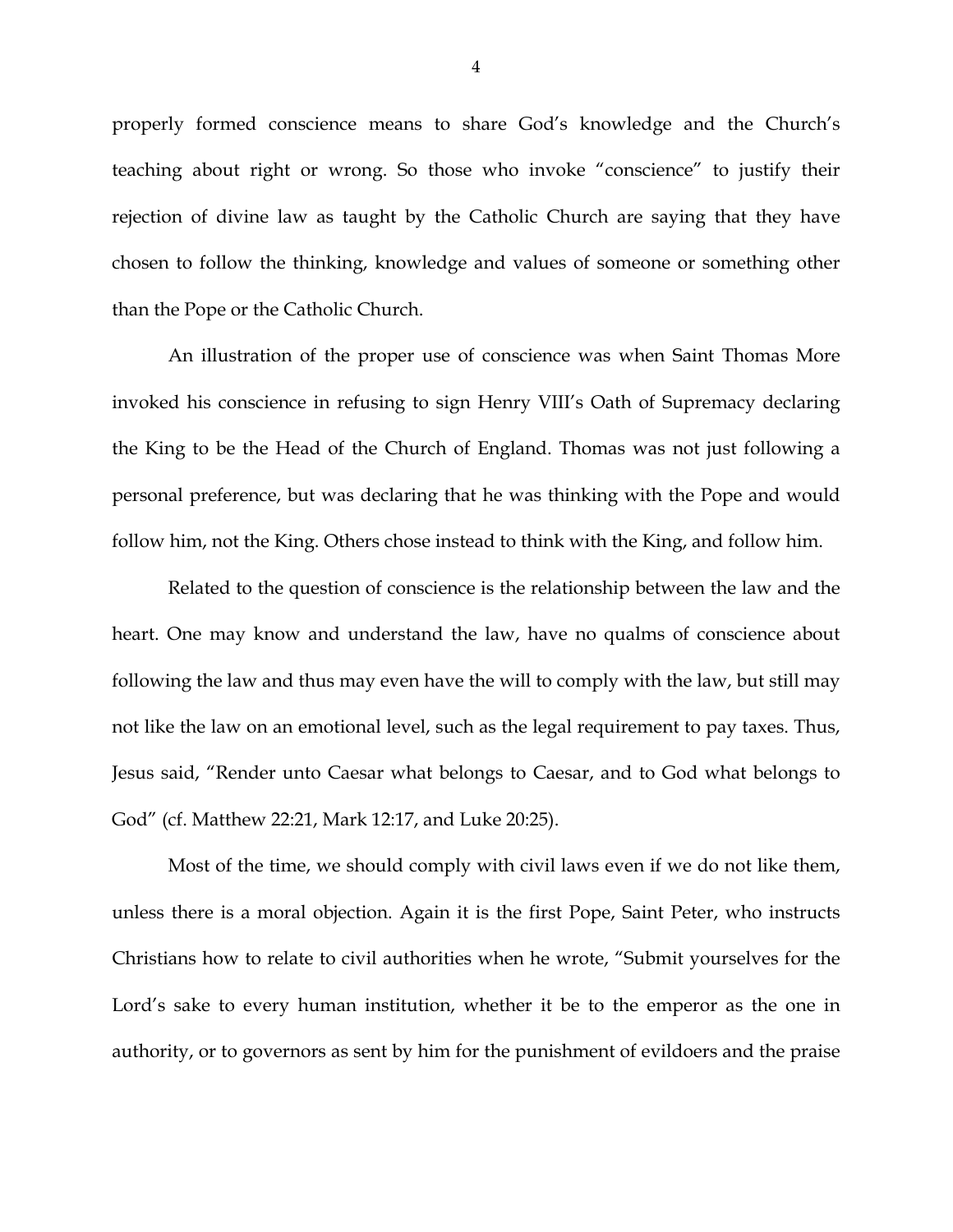of those who do right. For such is the will of God, that by doing right you may silence the ignorance of foolish men" (1 Peter 2:13-14).

Even when we obey the law, that does not mean that we have given the affection of our heart to any particular civil law. While the law may coerce the body through imprisonment or financial penalty, the only law that can compel the heart is Christ's command to "love God with all your heart, with all your soul, with all your mind and with all your strength, and love your neighbor as yourself" (cf. Matthew 22:37, Mark 12:30-31, and Luke 10:27). This law is written on our heart (cf. Jeremiah 31:33) the fulfillment of which is found in love (cf. Romans 13:10). This is why I chose as my episcopal motto the Latin phrase, *Lex cordis caritas*, "The Law of the Heart is Love."

That is also why Saint Paul objected to Christians suing fellow Christians in civil court and letting unbelievers decide the case. Saint Paul saw the very fact that Christians have legal disputes among themselves as a complete failure of love (cf. 1 Corinthians 6:1-7).

True love expresses itself not just in words and affections, but in one's actions. That is why, as a newly-ordained priest, I decided to go to law school. I wanted to help the poor, but I did not want my efforts to promote a more just society to be limited to preaching words from the pulpit, but to put that faith into action. In other words, I did not want simply to talk about helping that poor, I wanted to do it in my ministry. Thus I co-founded the Chicago Legal Clinic in 1981 and last year established Catholic Charities Legal Services in the Diocese of Springfield in Illinois.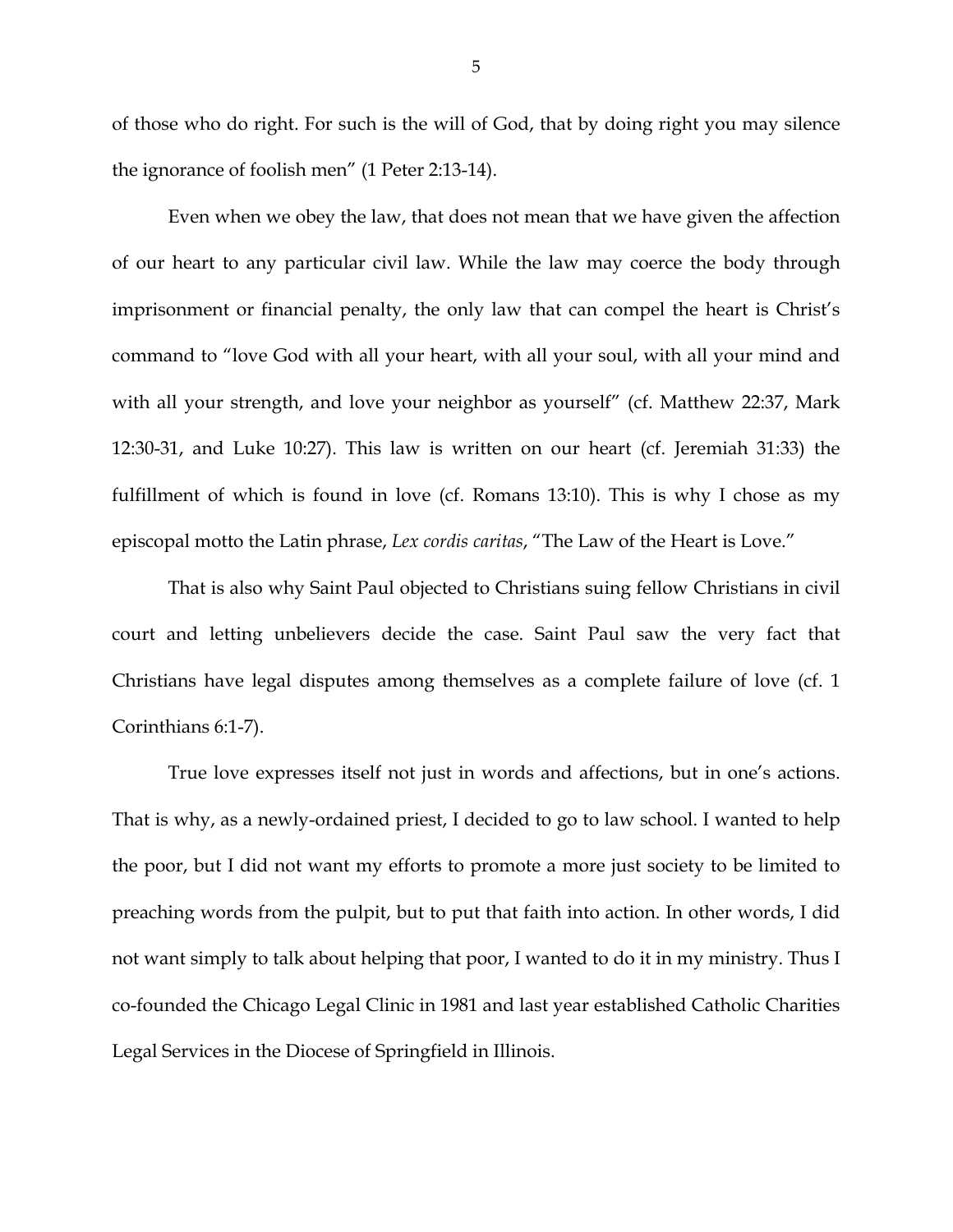My understanding of the essential link between one's words and one's actions to promote justice were profoundly influenced by a single sentence in a document issued by the 1971 Synod of Bishops called *Justice in the World*, in which the bishops said, "Action on behalf of justice and participation in the transformation of the world fully appear to us as a constitutive dimension of the preaching of the Gospel, or, in other words, of the Church's mission for the redemption of the human race and its liberation from every oppressive situation."2 Notice the emphasis on *action on behalf of justice* and *participation in the transformation of the world* as being a *constitutive dimension* of the preaching of the Gospel, that is, working for justice is essential to the task of preaching the Gospel, not just something additional that we do if we have spare time or extra resources.

As we consider what actions to take on behalf of justice, it is important that we do not fall into a false dichotomy between helping the poor on the one hand, and being faithful to the full spectrum of the Church's teachings on the other. For example, it is not sufficient to help the poor by feeding the hungry and providing *pro bono* legal services for the indigent, but then ignore the right to life from conception to natural death. On the other hand, it is not sufficient to be pro-life and defend natural marriage as the lawful union of one man and one woman, but then ignore the corporal works of mercy by feeding the hungry and providing jobs for the unemployed. This is what the late Cardinal Joseph Bernardin called the "consistent ethic of life." I had the privilege to serve as Cardinal Bernardin's Chancellor in the Archdiocese of Chicago from 1992 until his death in 1996. I mention his consistent ethic of life because it is sometimes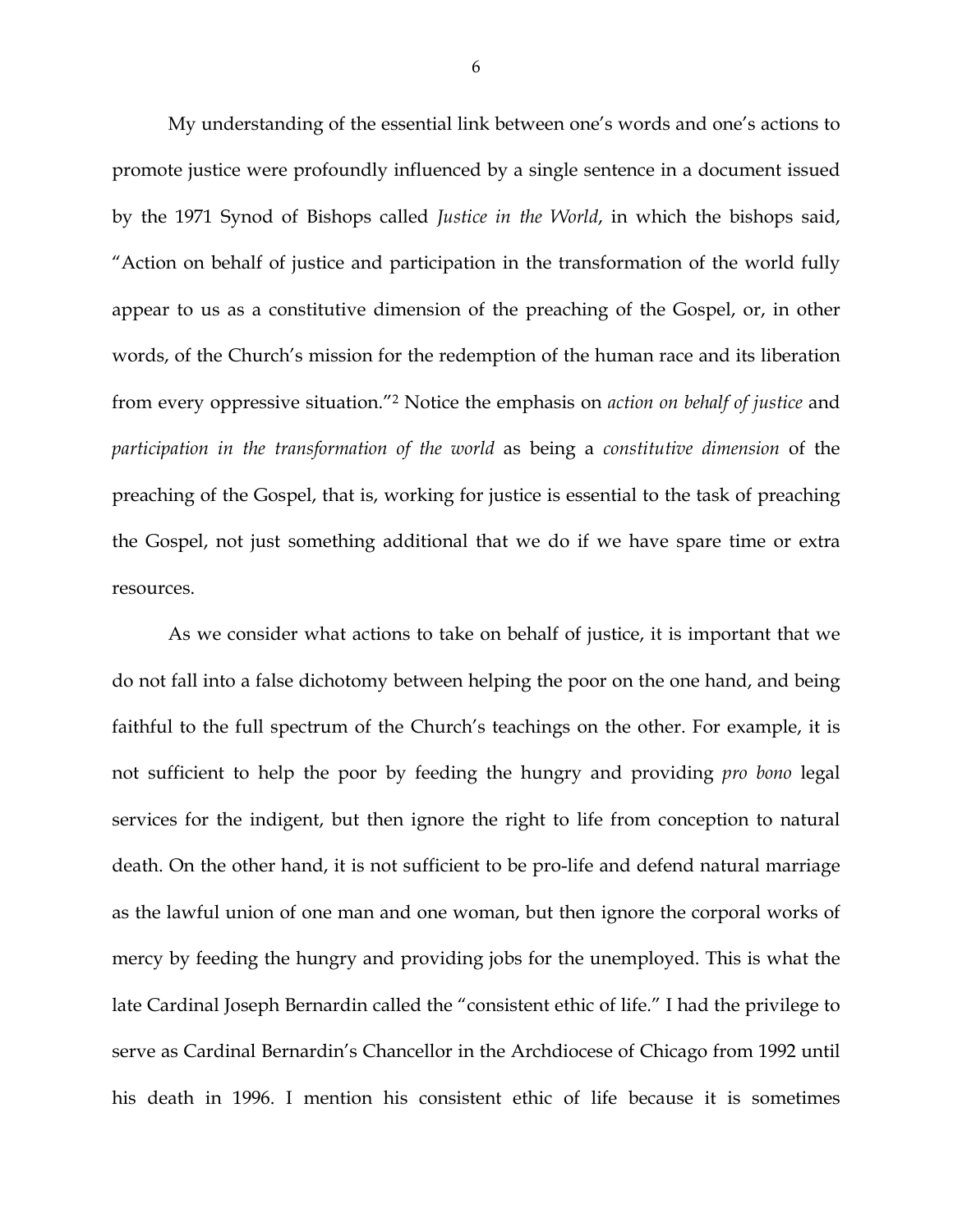erroneously invoked to suggest a watering-down of commitment to the pro-life cause as long as one is helping the poor. I know that this misinterpretation of the consistent ethic of life deeply troubled Cardinal Bernardin.

In an interview published in the *National Catholic Register* on June 12, 1988, Cardinal Bernardin said, "The beauty of the consistent ethic is that it provides an overall vision and it shows how issues are related to each other, even though they remain distinct. You can't collapse them into one. Each requires its own moral analysis." Cardinal Bernardin was then asked by the interviewer how Catholics could defend themselves from being called "single-issue voters." Cardinal Bernardin responded, "Depends on how you approach it. In one sense I think there *is* a single issue, and that issue is life." He went on to say, "I know that some people on the left, if I may use that label, have used the consistent ethic to give the impression that the abortion issue is not all that important anymore, that you should just be against abortion in a general way but there are more important issues, so don't hold anybody's feet to the fire just on abortion. That's a misuse of the consistent ethic, and I deplore it."3

Similarly, there are those who misuse the teachings of Pope Francis to support their own agendas. It is a mistake to try to distill the Church's teachings into political categories of "liberal" or "conservative." The doctrinal teachings of the Church are Catholic because they provide universal principles that apply to all aspects of life across the spectrum of human activity.

In this regard, Pope Francis has been outspoken both in his concern for the poor and in his defense of the right to life of the unborn from the moment of conception,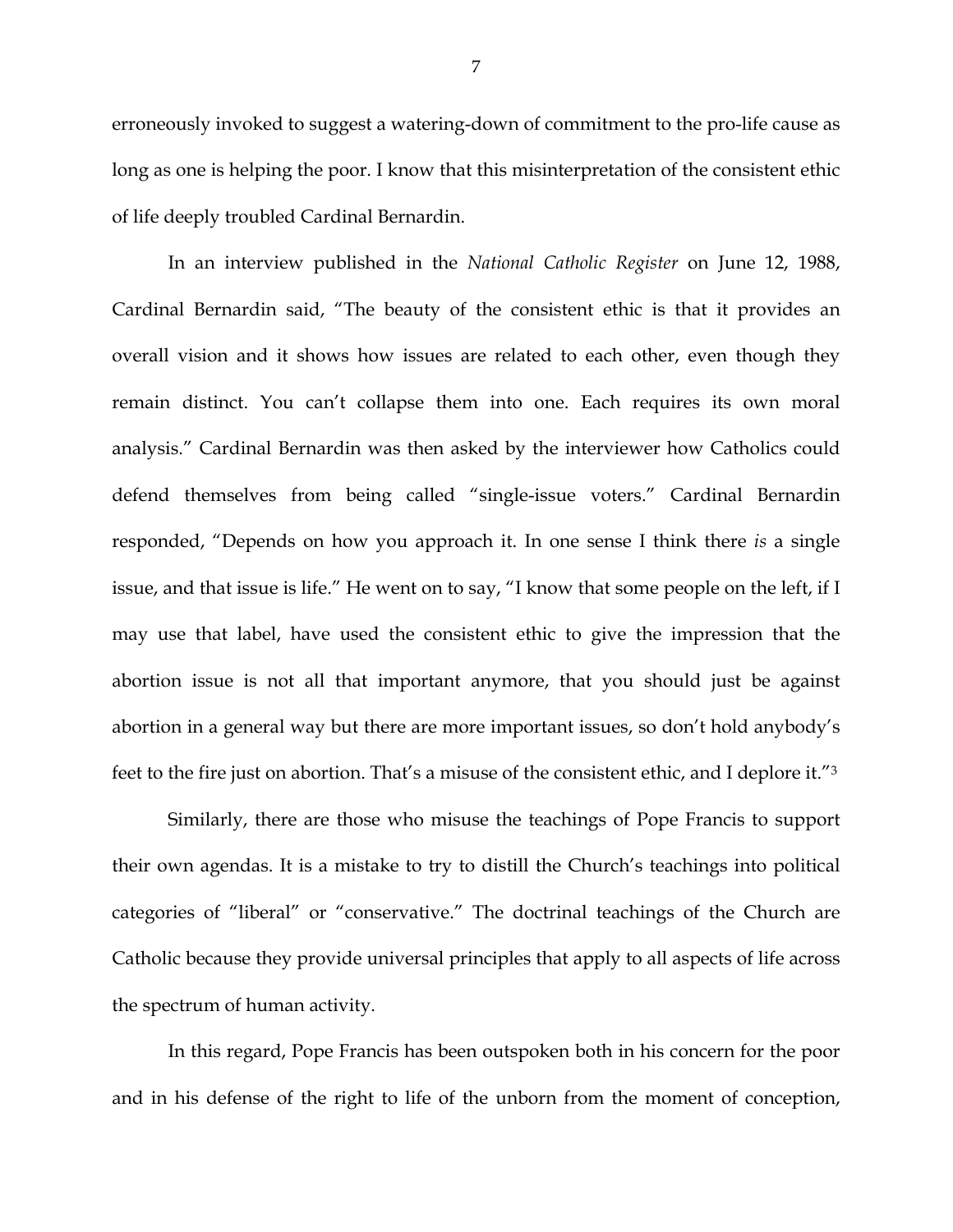placing this concern under the umbrella of his critique of what he calls a "throwaway culture." In his address to the Parliament of the European Union in Strasbourg, France, on November 25, 2014, Pope Francis said that "there are still too many situations in which human beings are treated as objects whose conception, configuration and utility can be programmed, and who can then be discarded when no longer useful, due to weakness, illness or old age. . . . To tend to those in need takes strength and tenderness, effort and generosity in the midst of a functionalistic and privatized mindset which inexorably leads to a 'throwaway culture.' To care for individuals and peoples in need means protecting memory and hope; it means taking responsibility for the present with its situations of utter marginalization and anguish, and being capable of bestowing dignity upon it."4

Pope Francis has also spoken often to remind people that the biggest obstacle to putting our love of God and neighbor into action is the devil. In his homily for Palm Sunday in St. Peter's Square on March 24, 2013, Pope Francis said, "Ours is not a joy born of having many possessions, but from having encountered a Person: Jesus, in our midst; it is born from knowing that with him we are never alone, even at difficult moments, even when our life's journey comes up against problems and obstacles that seem insurmountable, and there are so many of them! And in this moment the enemy, the devil, comes, often disguised as an angel, and slyly speaks his word to us. Do not listen to him! Let us follow Jesus! We accompany, we follow Jesus, but above all we know that he accompanies us and carries us on his shoulders. This is our joy, this is the